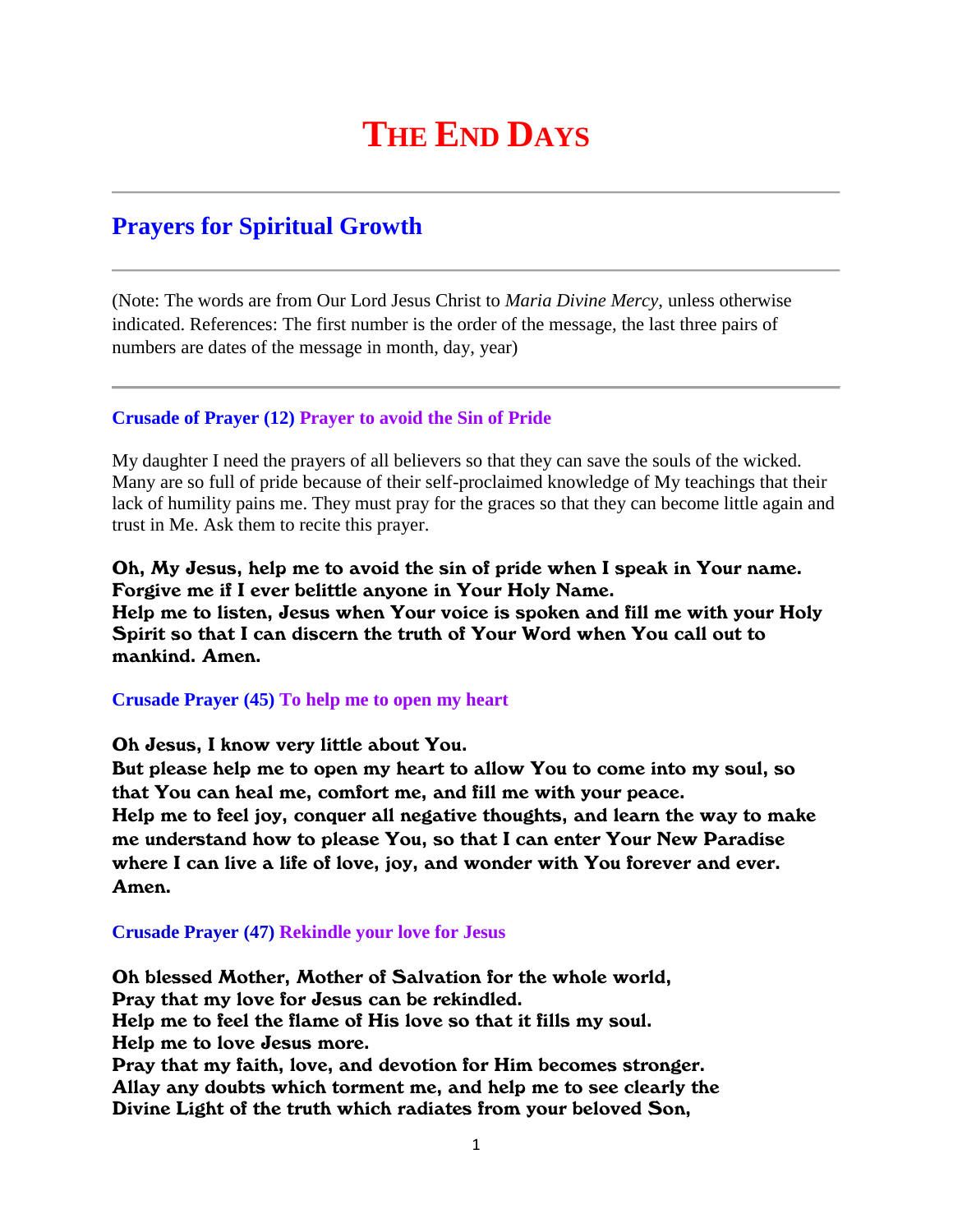The Savior of all humanity. Amen.

**Crusade Prayer (50) Jesus, help me to know who you are**

Oh Dear Jesus help me to know who you are Forgive me for not speaking with you before now Help me to find peace in this life and be shown The truth of eternal life Soothe my heart Ease my worries Give me peace Open my heart now so that you can fill My soul with your love. Amen.

(408 04-30-12)

**Crusade Prayer (51) For the Gift of the Holy Spirit**

Oh come Holy Spirit Pour Your Gift of Love, Wisdom and Knowledge Over my humble soul Fill me with the Light of Truth so that I can discern the truth of God from the lies spread by Satan and his angels Help me to grasp the torch and spread The flame of understanding to all those I meet through Christ, Our Lord, Amen.

(410 05-04-12**)**

**Crusade Prayer (59) A Pledge of Allegiance to the Divine Will**

O God the Most High

O Heavenly Father

I pledge to You my firm allegiance to honor and obey You in all things united to Your Divine Will on earth.

I, through the Sacred Blood of Your only beloved Son, the True Messiah, offer You my mind, my body and my soul on behalf of all souls so that we can unite as one in Your Heavenly Kingdom to come so that Your Divine Will is done on earth as it is in Heaven.

Amen*.*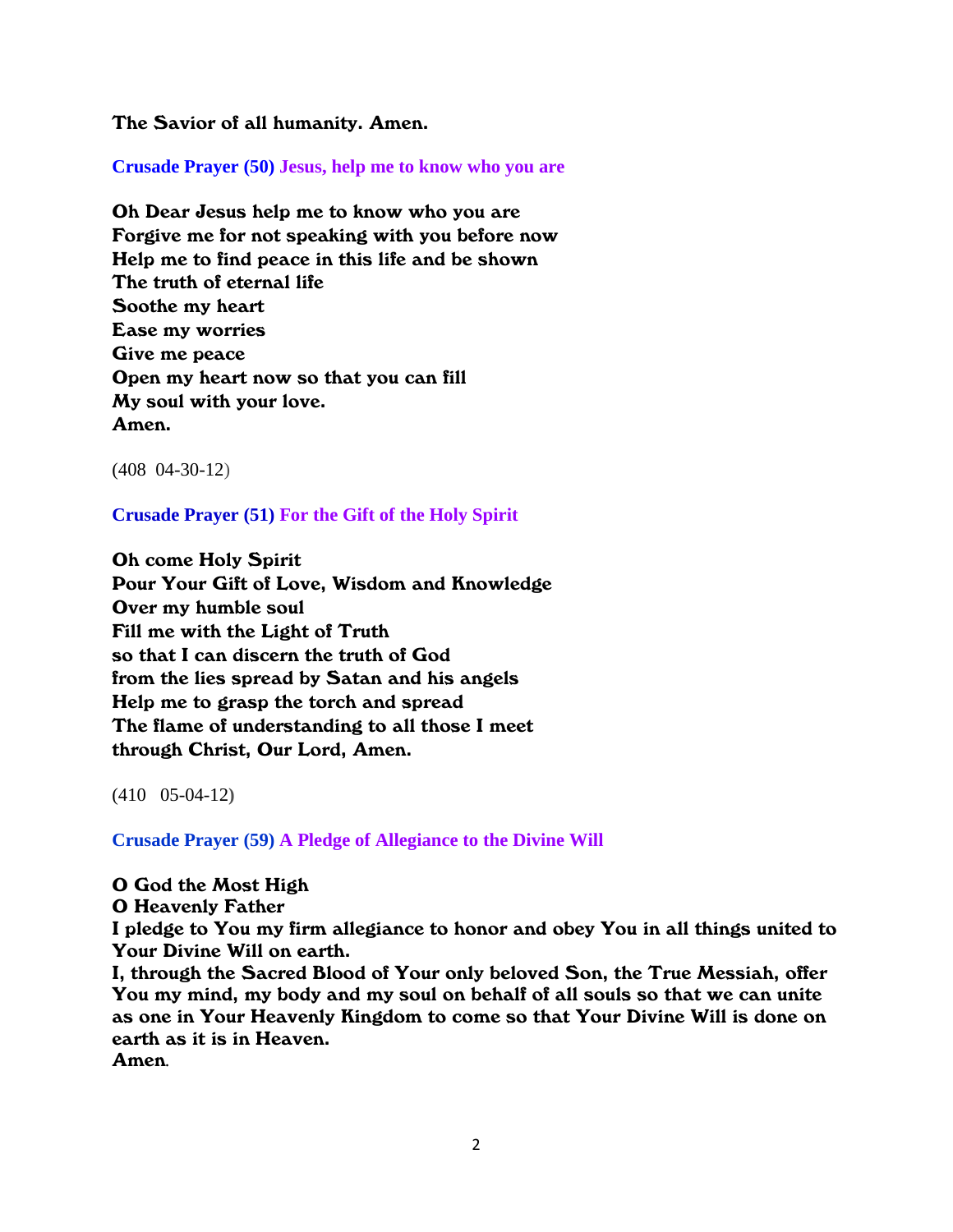You must pledge your souls to My Heavenly Father as a token of your Faith and in memory of My Death on the Cross so that each of you will drink from the Cup of Salvation.

Your Jesus

C**rusade Prayer (63) Preserve me on this journey**

My beloved Mother of Salvation, I ask you to pray that I am given the Food of Life to preserve me on this journey to help save all of God's children. Please help all those who are being deceived by false idols and false gods to open their eyes to the Truth of your Son's Death on the Cross to save every one of God's children and to bring each one eternal life. Amen.

**Crusade Prayer (68) Protect me from the influence of Satan**

Mother of God, Mother of Salvation Cover me with your most holy mantle and protect My family from the influence of Satan and his fallen angels Help me to trust in the Divine Mercy of your beloved Son, Jesus Christ, at all times. Sustain me in my love for Him and never allow me to wander away from The Truth of His teachings no matter how many temptations are placed before me.

Amen.

# **[Crusade of Prayer \(69\) Prayer to accept the](http://www.thewarningsecondcoming.com/crusade-of-prayer-69-prayer-to-accept-the-divine-will-of-my-father/) Divine Will of My Father**

God the Almighty Father, I accept Your Divine Will. Help Your children to accept it.

Stop Satan from denying Your children's right to their Father's inheritance. Never let us give up the fight for our inheritance in Paradise. Hear our pleas to banish Satan and his fallen angels.

I ask You Dear Father to cleanse the earth with Your Mercy and to cover us with Your Holy Spirit.

Lead us to form your most Holy army, laden with the power to banish the beast forever. Amen.

(Thursday, July 26th, 2012 @ 11:55 pm)

# **Crusade Prayer (72) The Disciple's Prayer**

Dear Jesus I am ready to spread your Holy Word. Give me the courage, the strength and the knowledge to impart the Truth so that as many souls can be brought to You.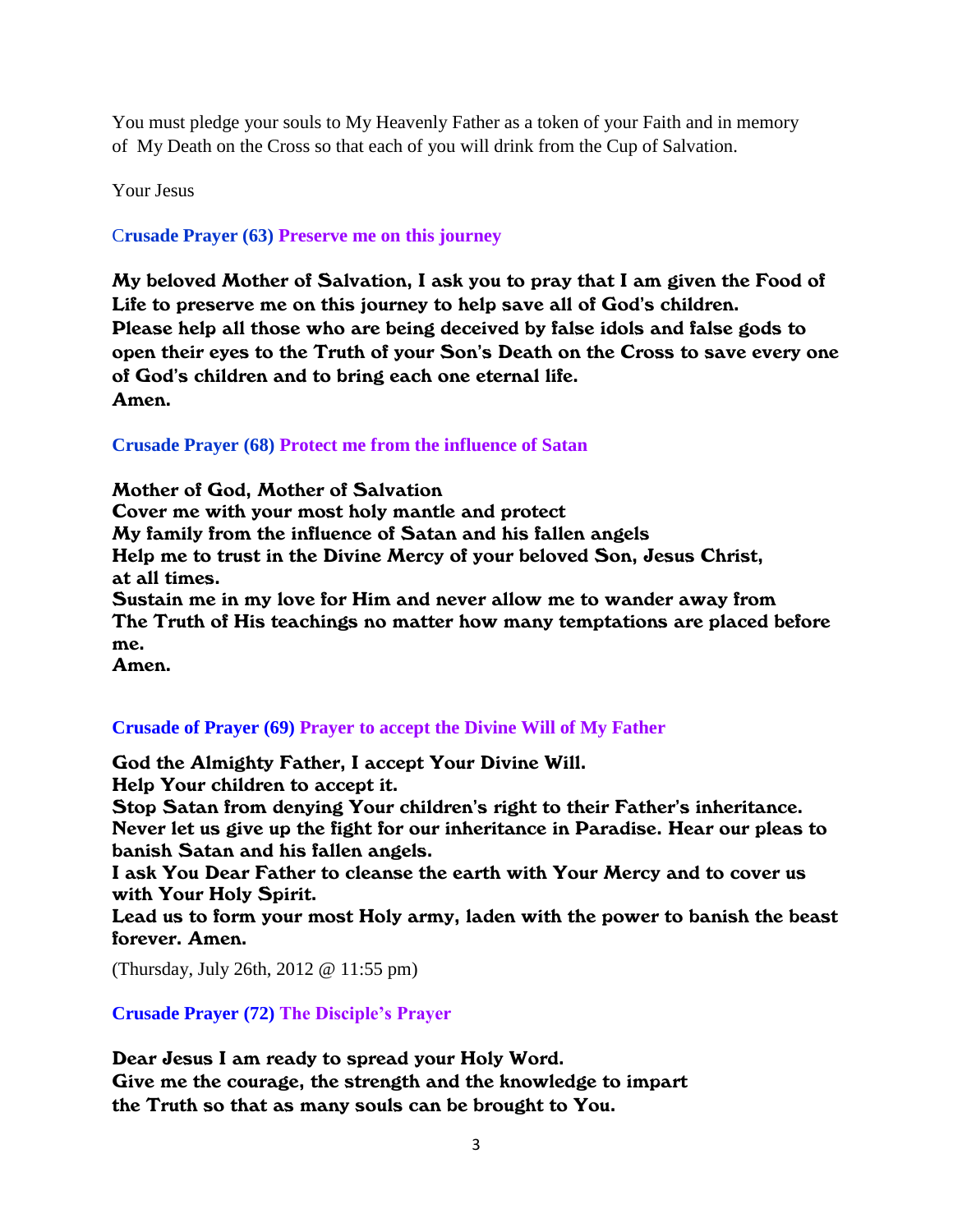Take me into your Sacred Heart and cover me with your Precious Blood so that I am filled with the graces to spread conversion for the salvation of all of God's children in every part of the world no matter that their creed is. I trust in you always.

Your beloved disciple. Amen (509 08-07-12)

# **Crusade Prayer (74) For Gift of Discernment**

O Mother of God help me to prepare my soul for the Gift of the Holy Spirit.

Take me as a child, by the hand, and lead me on the road towards the Gift of discernment through the Power of the Holy Spirit.

Open my heart and teach me to surrender in body, mind and soul.

Rid me of the sin of pride and pray that I will be forgiven for all past sins so that my soul is purified and that I am made whole so that I can receive the Gift of the Holy Spirit.

I thank you Mother of Salvation for your intercession and I await with love in my heart for this Gift for which I yearn with joy. Amen.

# **Crusade Prayer (75) I assign My Pain to You dear Jesus**

Jesus I assign my pain and suffering to that which You suffered during Your Agony on Calvary.

For every insult I endure I offer it to You.

For every abuse and verbal onslaught I suffer I offer it in honor of Your Crowning of Thorns.

For every unfair criticism of me I offer it in honor of Your humiliation in front of Pilate.

For every physical torment I endure at the hands of others I offer it in honor of Your Scourging at the Pillar.

For every insult I endure offer it up in honor of the terrible physical torture You endured during the Crowning of Thorns when they tore out Your Eye.

For every time I imitate You, impart Your Teachings and when I am sneered at in Your Name let me help You on the road to Calvary.

Help me to be rid of pride and never to be afraid to admit that I love You dear Jesus.

Then when all seems hopeless in my life dear Jesus help me to be brave by remembering how You willingly allowed Yourself to be Crucified in such a vile and cruel way.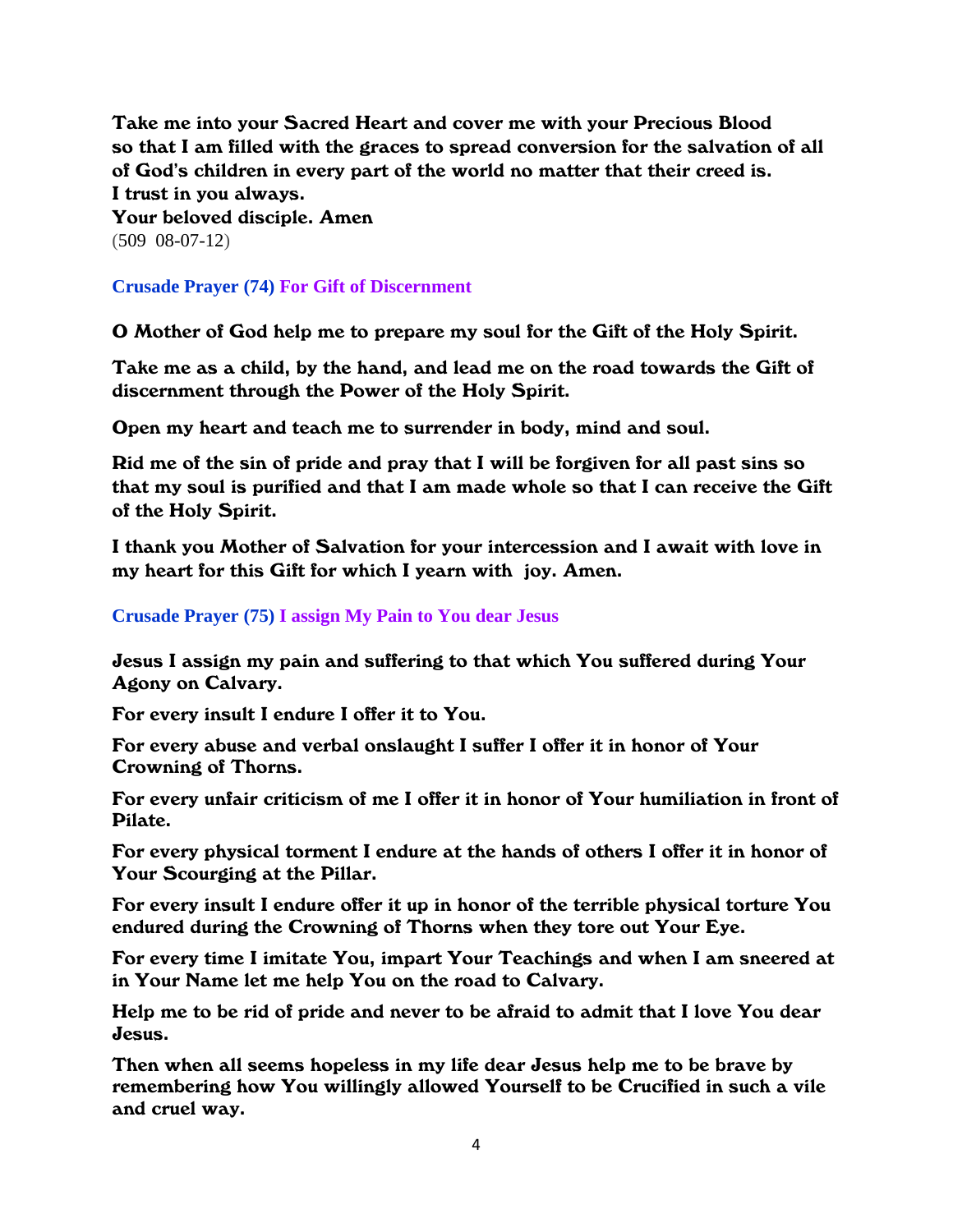Help me to stand up and be counted as a true Christian, a true soldier in Your army, humble and contrite in my heart, in remembrance of the Sacrifice You made for me.

Hold my hand dear Jesus and show me how my own suffering can inspire others to join Your army with like-minded souls who love You.

Help me to accept suffering and to offer it up to You as a gift to save souls in the final battle against the tyranny of the evil one. Amen.

**Crusade Prayer** (**78) Save me from Evil**

O Jesus protect me from the power of Satan.

Take me into Your Heart as I release all my allegiance to him and his wicked ways.

I surrender my will and come before You on my knees with a humble and contrite heart.

I leave my life in Your Holy Arms.

Save me from evil. Release me and take me to Your safe haven of protection now and forever.

Amen.

# **Crusade Prayer (81) For the Gift of the Holy Communion**

O Heavenly Host, fill my body with the nourishment it needs.

Fill my soul with the Divine Presence of Jesus Christ.

Give me the graces to fulfill the Holy Will of God.

Fill me with the peace and calm, which comes from Your Holy Presence. Never let me doubt Your Presence.

Help me to accept You in Body and Soul, and that, by the Holy Eucharist, the Graces bestowed upon me, will help me to proclaim the Glory of Our Lord Jesus Christ.

Purify my heart.

Open my soul and sanctify me when I receive the great Gift of the Holy Eucharist.

Grant me the graces and the favors it bestows upon all God's children, and grant me immunity from the fires of Purgatory. Amen.

**Crusade Prayer (86) Release me from the torment of doubt**

I come before you confused, unsure and frustrated, dear Jesus, because I am worried about the Truth You proclaim within Your Messages. Forgive me if I have wronged You.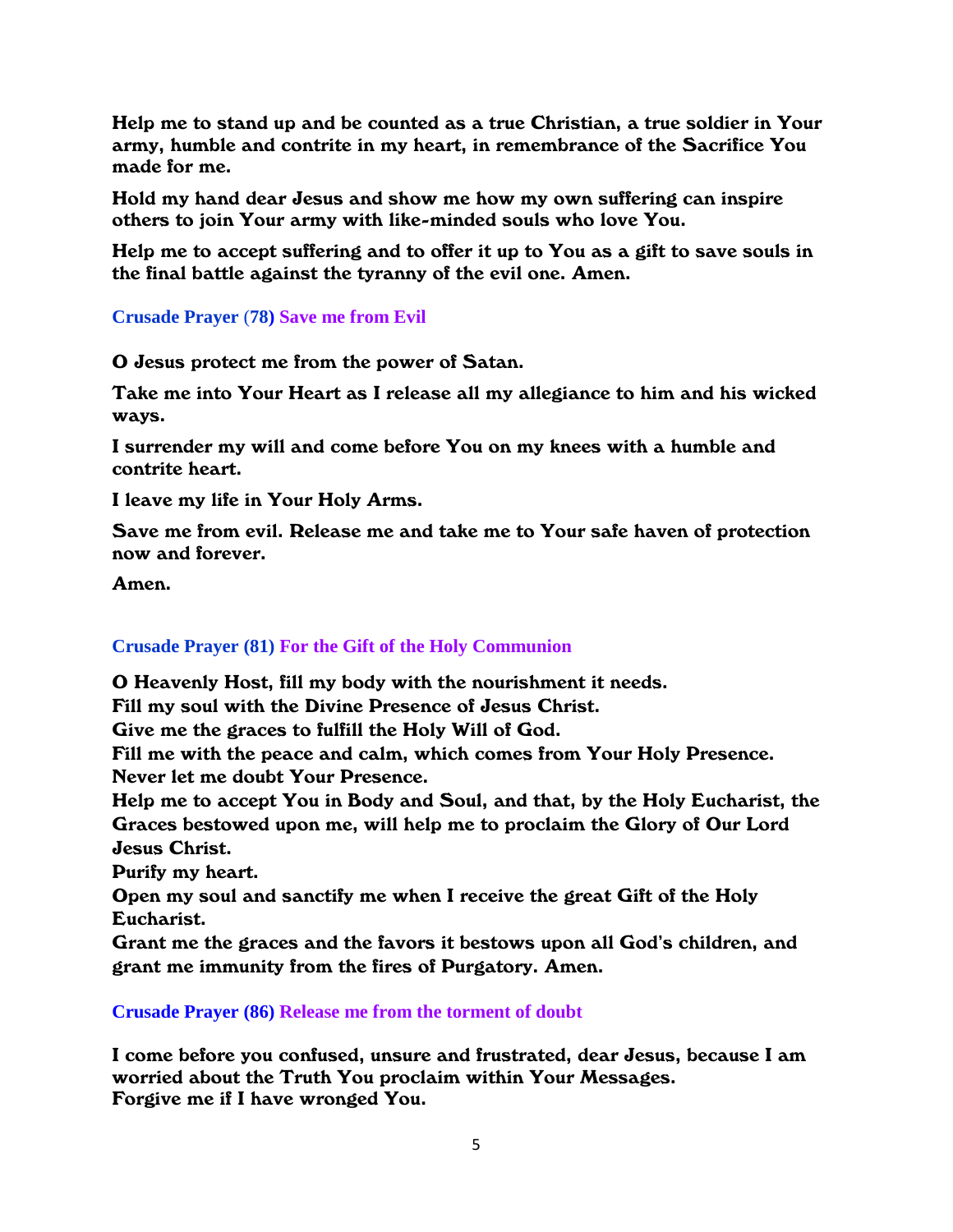Forgive me if I cannot hear You.

Open my eyes so that I can be shown what it is You need me to understand. I implore You, to give me the Power of the Holy Spirit to show me the Truth. I love You, dear Jesus, and I beg You to release me from the torment of doubt. Help me to respond to Your call.

Forgive me if I have offended You and bring me closer to Your Heart. Guide me to Your New Kingdom and grant me the favor, so that through my own prayers and suffering, that I can help You to salvage souls so precious to Your Sacred Heart. Amen.

#### **Crusade Prayer (91) Keep me true to my Faith**

O Blessed Mother of Salvation, protect me in my hour of need, when I am confronted with evil.

Help me to defend the Word of God with strength and courage, without any fear in my soul.

Pray that I remain loyal to the Teachings of Christ and that I can fully surrender my fears, my worries and my sadness, completely.

Help me, so that I can walk fearlessly ahead on this lonely path, in order to proclaim the Truth of the Holy Word of God, even when the enemies of God make this task almost impossible.

O Blessed Mother, I ask that, through your intercession, the faith of all Christians remains strong, at all times, during the persecution. Amen.

#### **Crusade Prayer (92) For the Grace of Perseverance**

O dear Jesus, I ask you for the Gift of Perseverance.

I beg You to bestow upon me the graces I need to uphold Your Most Holy Word.

I ask You to rid me of any lingering doubts.

I ask You to flood my soul with kindness, patience and perseverance.

Help me to remain dignified when I am insulted in Your Holy Name.

Make me strong and cover me with the grace to keep going, even when I am tired, lacking in strength and when faced with all the tribulations, which lie ahead, as I work tirelessly to help You save humanity. Amen.

**Crusade Prayer (94) To cure the mind, body and soul**

O dear Jesus, I lay myself before You, weary, sick, in pain and with a longing to hear Your Voice.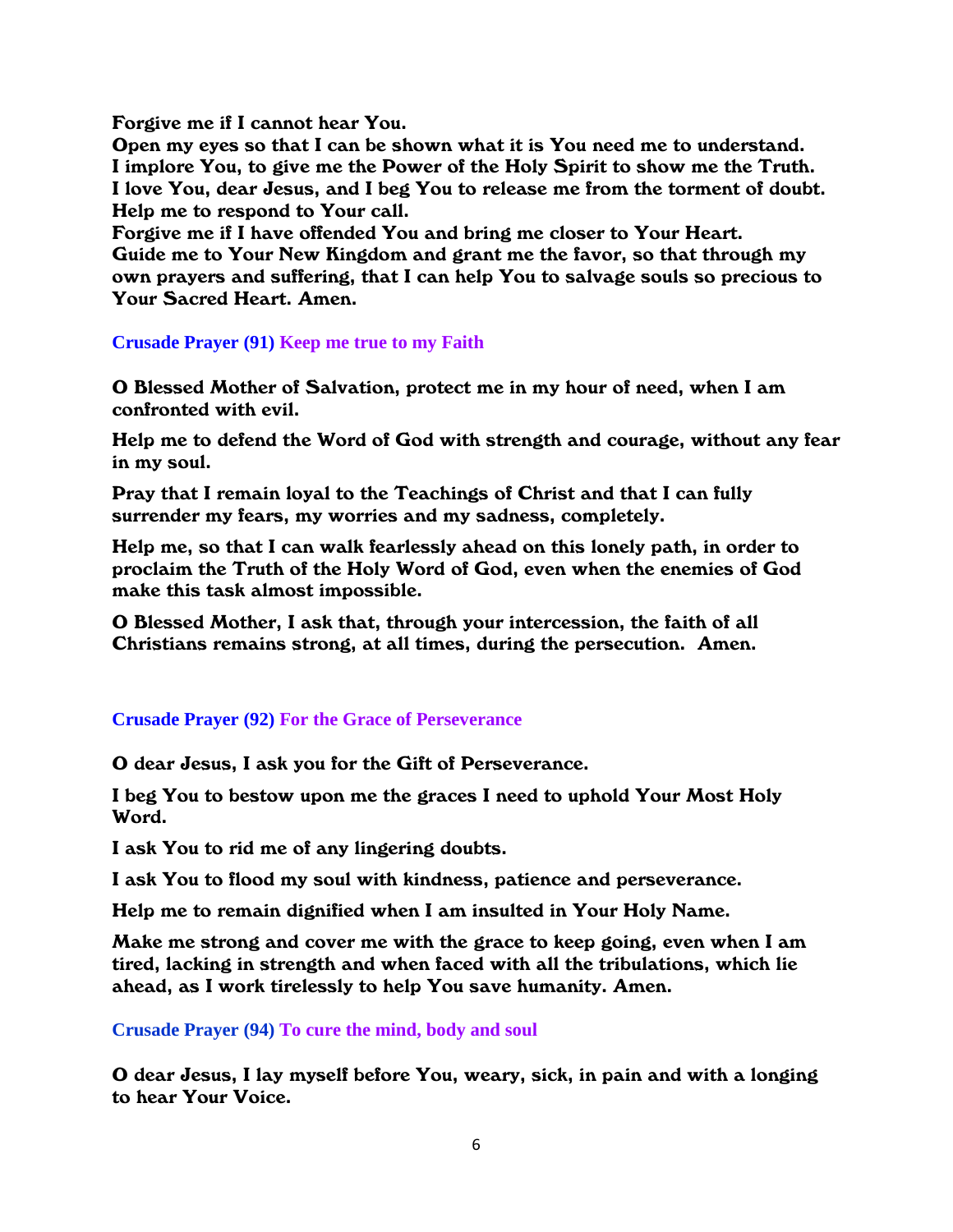Let me be touched by Your Divine Presence, so that I will be flooded by Your Divine Light through my mind, body and soul.

I trust in Your Mercy.

I surrender my pain and suffering completely before You and I ask that You give me the grace to trust in You,

so that You can cure me of this pain and darkness,

so that I can become whole again and,

so that I can follow the Path of Truth and allow You to lead me to life in the New Paradise. Amen.

(669 01-15-13)

**Crusade Prayer (95) To help find time for prayer**

O Mother of Salvation, come to my aid, as I struggle to find the time for prayer.

Help me to give, to your beloved Son, Jesus Christ, the time He deserves to show Him how much I love Him.

I ask that you, my Blessed Mother of Salvation, seek for me the Graces I need and ask your dear Son for every grace and favor, so that He can envelop me into the Bosom of His Sacred Heart. Amen.

#### **Crusade Prayer (102) To sustain faith and belief in God's Message for the world**

Dearest Jesus, when I am down, lift me up.

When I doubt, enlighten me.

When I am in sorrow, show me Your Love.

When I criticize, help me to remain silent.

When I judge another in public, seal my lips.

When I utter blasphemies, in Your Name, redeem me and bring me back into Your protection.

When I lack courage, give me the sword I need to do battle and save the souls You desire.

When I resist Your Love, help me to surrender and abandon myself, completely, within Your Loving care.

When I wander away, help me to find the Path of Truth.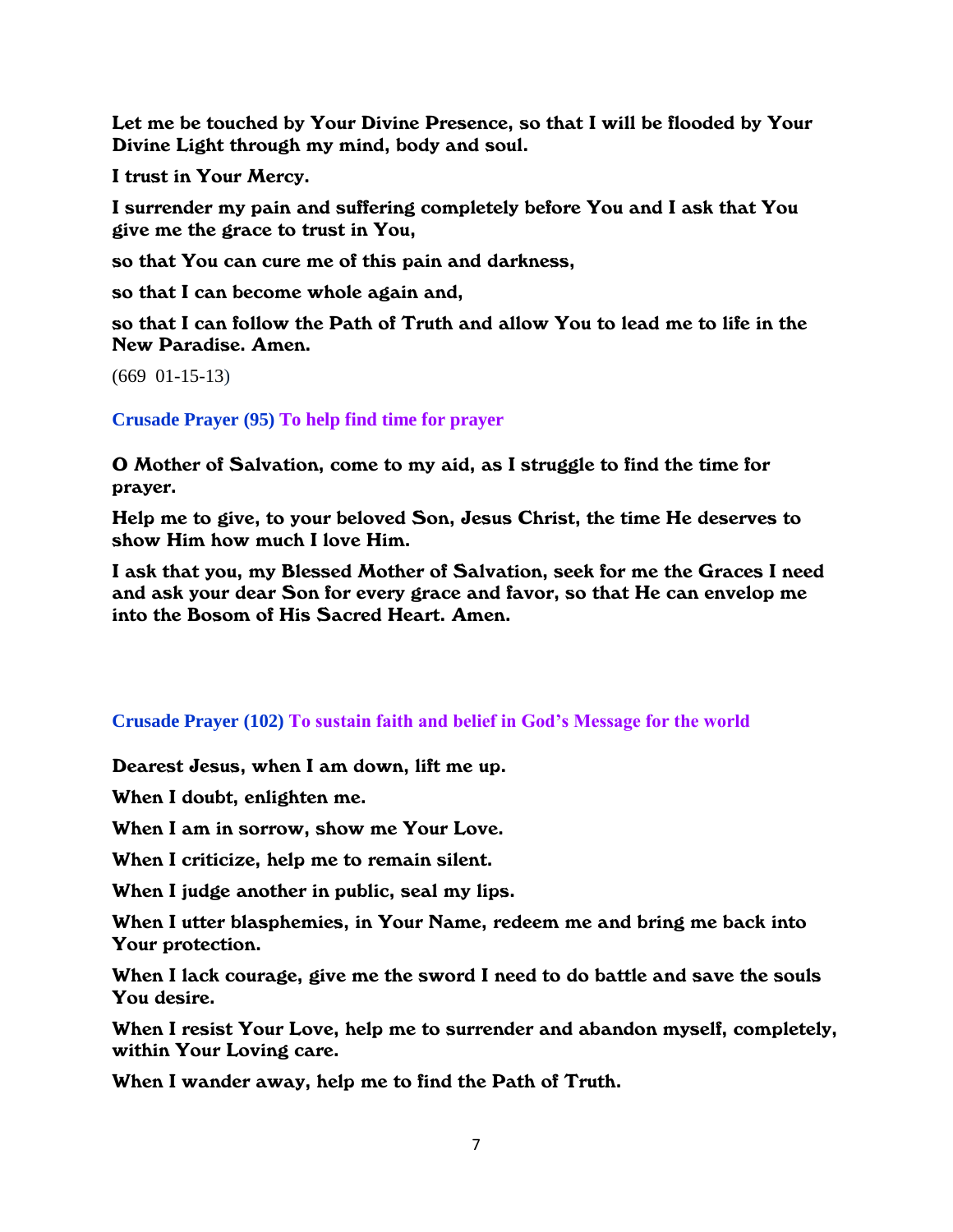When I question Your Word, give me the answers I seek.

Help me to be patient, loving and kind, even to those who curse You.

Help me to forgive those who offend me and give me the grace I need to follow You to the ends of the earth. Amen.

(733 03-21-13)

**Crusade Prayer (103) To share the Cup of Suffering with Christ**

I lay before You, dear Jesus, and at Your Feet to do what You will with me for the good of all.

Let me share Your Cup of Suffering.

Take this gift from me, so that You can save those poor souls who are lost and without hope.

Take me, in body, so I can share Your Pain.

Hold my heart in Your Sacred Hands and bring my soul in union with You.

Through my gift of suffering, I allow Your Divine Presence to embrace my soul, so that You can redeem all sinners and unite all God's children forever and ever. Amen.

**Crusade Prayer (108) Climbing the Hill of Calvary**

Jesus, help me to find the courage, the bravery and the nerve, to stand up and be counted, so that I can join Your Remnant Army and climb the same Hill of Calvary, which You had to endure for My Sins.

Give me the power to carry Your Cross and Your load, so that I can help You save souls.

Rid me of my weakness.

Dispel my fears.

Crush all my doubts.

Open my eyes to the Truth.

Help me, and all those who respond to the Call to carry Your Cross, to follow You with a deep and humble heart and that by my example, others will pluck up the courage to do likewise. Amen.

**Crusade Prayer (116) Save me from the evil of lies**

Dear Jesus, help me.

I am drowning in tears of sorrow.

My heart is confused.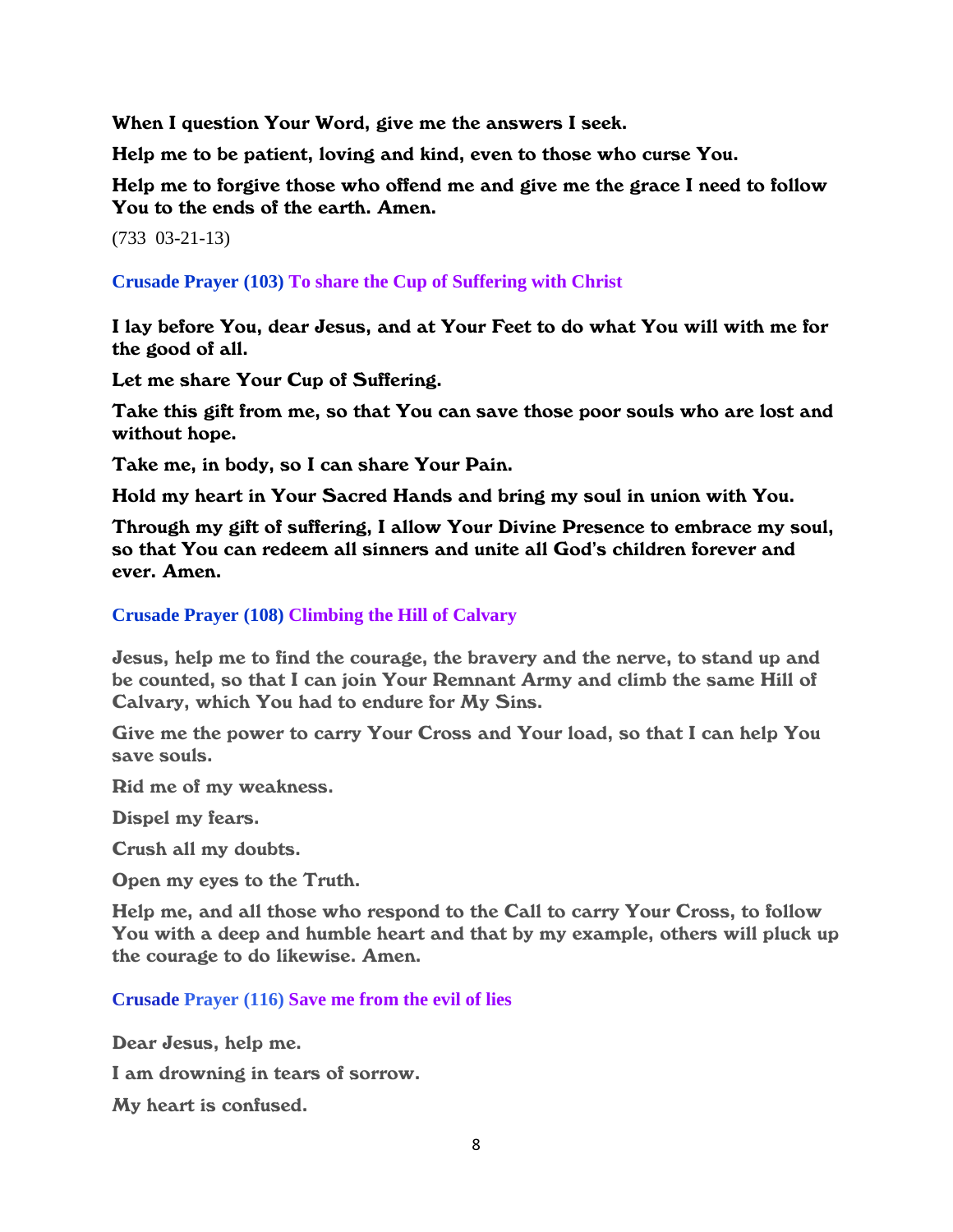I do not know who I can trust.

Please fill me with Your Holy Spirit, so that I can choose the correct path to Your Kingdom.

Help me, dear Jesus, to always remain true to Your Word, given to the world by Peter and to never deviate from what You taught us or deny Your death on the Cross.

Jesus, You are the Way.

Show me the Way.

Hold me and carry me on Your journey of Great Mercy. Amen.

**(**848 07-23-13)

**Crusade Prayer (119) To feel the Love of Jesus**

Jesus help me, I am so confused.

My heart won't open to You.

My eyes can't see You.

My mind blocks You.

My mouth cannot utter words to comfort You.

My soul is clouded with darkness.

Please take pity on me, a poor sinner.

I am helpless, without Your Presence.

Fill me with Your Graces, so that I have the courage

to reach out to You, to beg You for Mercy.

Help me, Your lost disciple, who loves You, but who no longer feels love stir in my heart, to see and accept the Truth. Amen.

(894 09-03-13)

# **Crusade Prayer (123) Gift of free will to God**

My dearest Jesus, hear this prayer from me, a most unworthy soul, and help me to love You more. By my free will, I offer You this Gift back, dear Jesus, so that I can become Your humble servant and remain obedient to the Will of God.

My will is Your Will. Your Command means that I am obedient to Your every desire.

My free will is Yours to do with it what it is that is needed to save all people, all over the world, who are separated from You.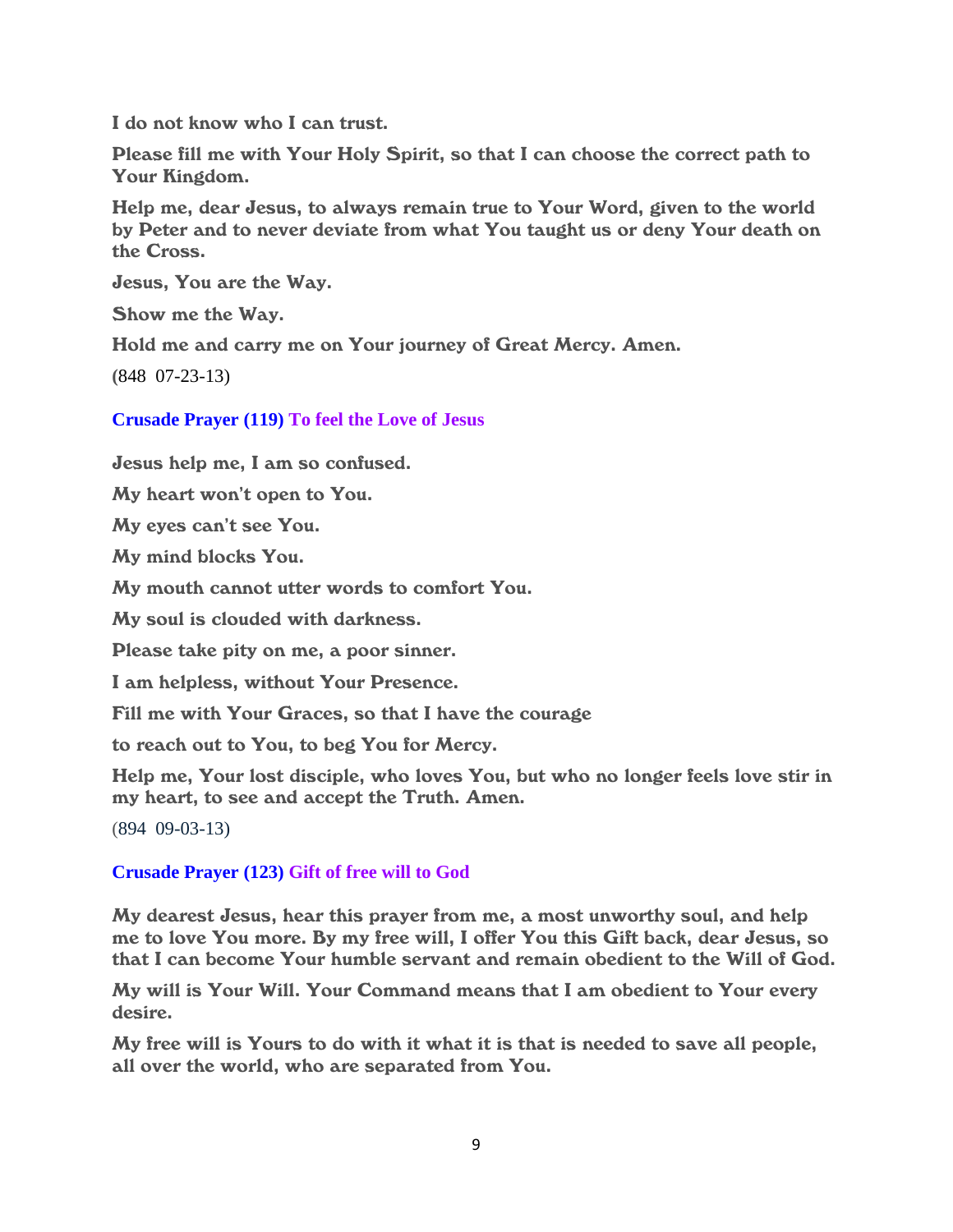I grant this Gift, which was given to me at birth, to Your Most Holy Service. Amen.

(923 10-02-13)

**Crusade Prayer (129) For the Gift of Love**

O God, please fill me with Your Love.

Help me to share the Gift of Love with all those in need of Your Mercy.

Help me to love You more.

Help me to love all those in need of Your Love.

Help me to love Your enemies.

Allow the love You Bless me with to be used to engulf the hearts of everyone I come into contact with.

With the Love, which You infuse in my soul, help me to conquer all evil, convert souls and defeat the devil and all those wicked agents of his, who try to destroy the Truth of Your Holy Word. Amen.

(970 11-23-13)

**Crusade Prayer (134) To believe in the Existence of God**

O God the Most High, help me to believe in Your Existence.

Cast all of my doubts aside.

Open my eyes to the Truth of the life after this one and guide me towards the way to Eternal Life.

Please let me feel Your Presence and grant me the Gift of true faith before the day I die. Amen.

These Prayers, dear children, come with great Graces and those who recite them will be shown the Truth and their hearts will be filled with a great love, which they will never have experienced on Earth before now. Then their souls will be purified.

```
(1,033 \t02-05-14)
```
**Crusade Prayer (136) To keep Your Word**

Dearest Jesus, help me to hear Your Word. Live Your Word. Speak Your Word. Impart Your Word.

Give me the strength to uphold the Truth, even when I am persecuted for doing so.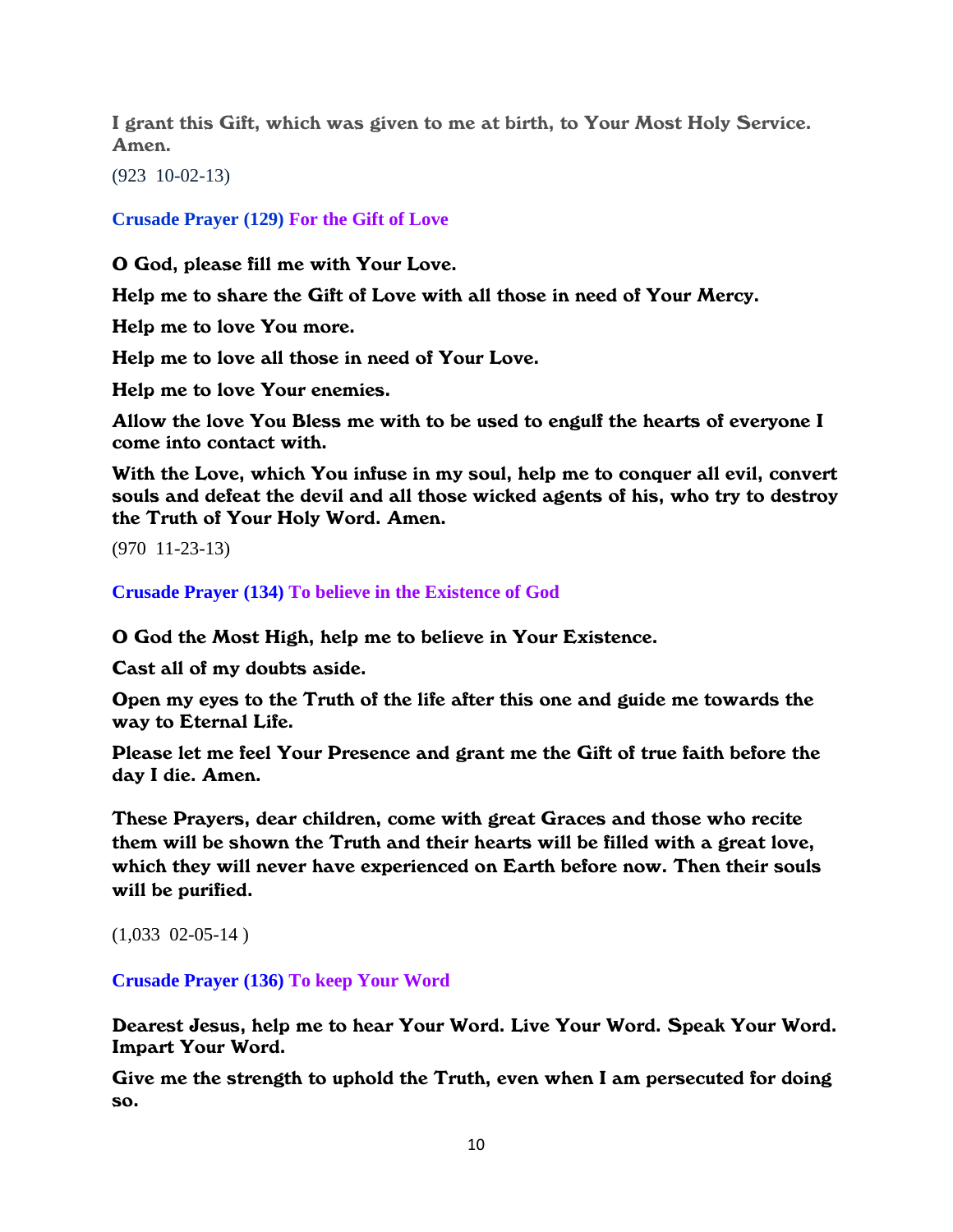Help me to keep Your Word alive, when it is drowned out by Your enemies.

Let me feel Your Courage when I am down.

Fill me with Your Strength when I am weak.

Give me the Grace to remain dignified, when the gates of Hell prevail against me, for remaining loyal to Your Most Holy Will. Amen.

(1051 02-22-14)

**Crusade Prayer (138) Protection from hatred**

O Mother of Salvation, protect me from every kind of hatred.

Help me to remain silent, when confronted by hatred.

Keep me strong in my allegiance to Jesus Christ, when I am at my weakest.

Seal my lips.

Help me to turn my back on those who engage me with words, which deny the Teachings of your Son or those who taunt me because of my faith.

Pray for these souls, dear Mother, so that they will renounce Satan and feel the peace of your love and the Reign of the Holy Spirit, within their souls. Amen.

**(**1057 02-27-14)

# **Crusade Prayer (139) For the strength to defeat evil**

Dear Jesus, protect me from the evil of the devil.

Cover me and all those who are weak and defenseless in his presence.

Give me the courage to deny him and help me to avoid any attempt by him to engage me in any way, every day. Amen.

(1,064 03-08-14)

**Crusade Prayer (145) Fill me with Your Gift of Love**

Dearest Jesus, fill me, an empty vessel, with the Gift of Your Love.

Flood my soul with Your Presence. Help me to love others as You love me.

Help me to be a vessel of Your Peace, Your Calm and Your Mercy.

Open my heart always to the plight of others and give me the Grace to forgive those who reject You and who trespass against me.

Help me to proclaim Your Love through example, as You would do were You in my place. Amen*.* (1,086 04-03-14)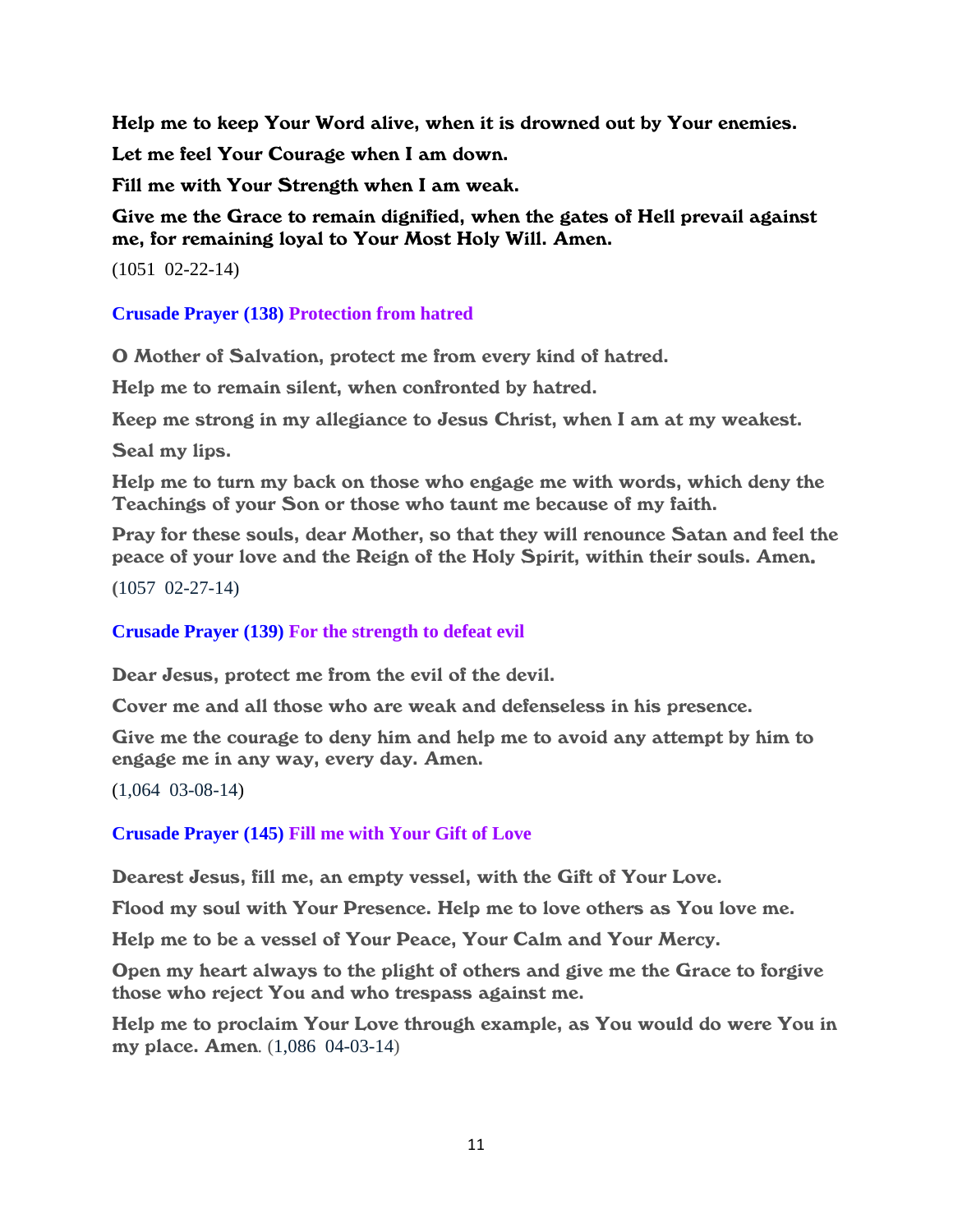# **Crusade Prayer (146) Protection against Deception**

Dear Mother of Salvation, protect me with the Grace of protection against deceptions, created by Satan to destroy the faith of Christians.

Protect us against those who are the enemies of God.

Keep us safe from lies and heresy, used to weaken our love for your Son.

Open our eyes to untruths, deception and every attempt we may encounter to encourage us to deny the Truth. Amen.

(1,093 04-11-14)

#### **Crusade Prayer (149) To seek God's Love**

O Jesus, fill me with the Love of God. Fill me with Your Divine Light and flood me with the love I need to spread the seed of God's Mercy amongst all nations.

Allow Your Divine Love to be spread by me amongst all those with whom I come into contact.

Spread Your Love, so that it alights upon all souls, all faiths, all creeds, all nations – like a mist to enrapture all God's children in unity.

Help us to spread God's Love, so that It can and will conquer all evil in the world. Amen.

(1,119 05-11-14)

#### **Crusade Prayer (156) Protection from hatred**

Dear Jesus, give me Your Love and open my heart to accept Your Love with gratitude. By the Power of the Holy Spirit, let Your Love shine upon me, so that I become a beacon of Your Mercy.

Surround me with Your Love and let my love for You dilute every kind of hatred, which I encounter when I spread the news of Your Word. Pour out Your Mercy upon us and forgive those who reject You, insult You and who are indifferent to Your Divinity and give them the Gift of Love.

Let Your Love shine through at times of uncertainty, weak faith, in times of trials and suffering and by the Power of the Holy Spirit help me to bring the Truth to those who are in most need of Your Help. Amen.

(1,140 06-09-14)

#### **Crusade Prayer (159) Plea for God's Love**

O Mother of Salvation, I ask you to intercede on my behalf as I plead for God's Love.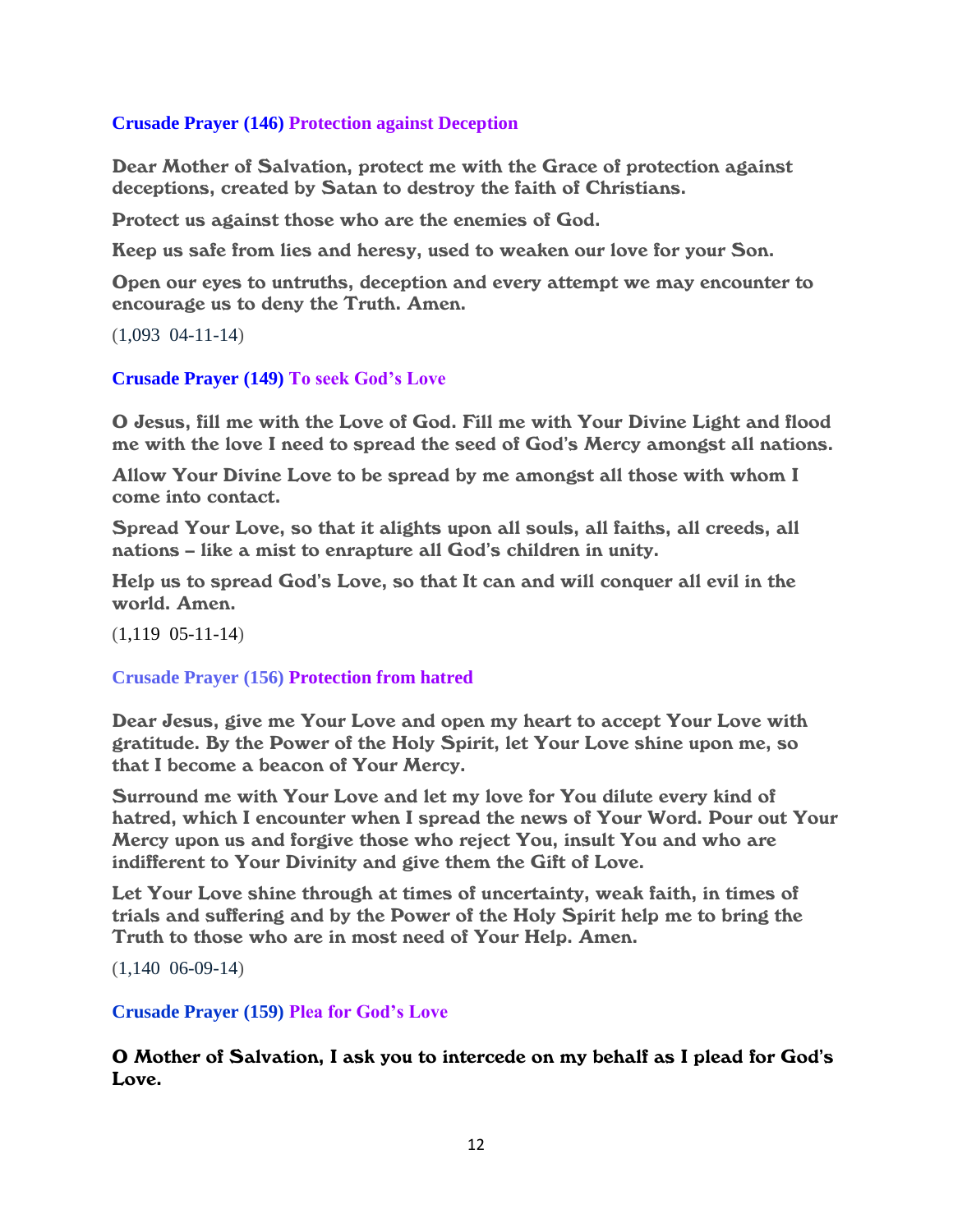Fill my soul, an empty vessel, with the Love of God, so that when it is overflowing, it will spill over the souls for whom I struggle to show compassion.

By the Power of God, I ask that I am freed from any feelings of hatred I may harbor for those who betray your Son.

Humble me in spirit and fill me with generosity of soul so that I can follow the Teachings of Christ and spread His Love into every part of my life. Amen.

(1,164 07-08-14)

**Crusade Prayer (160) Help me to love You more**

O Jesus of mine, Savior of the world, help me to love You more.

Help me to grow in my love for You.

Fill my heart with Your Love and Compassion, so that I can attain the Graces to love You in the way that You love me.

Fill my ungrateful soul with a deep and abiding love for You and all that You represent.

By the Power of Your Graces help me to love my neighbor as You love every child of God

and to show compassion to those who are in need of Your Love and who are without faith.

Unite me in union with You, so that I can lead the Christian life, which You taught us by Your example during Your Time on Earth. Amen.

(1,172 07-22-14)

Please recite this Prayer whenever you feel separated from Me and I will come to your aid. I will fill you with a Peace that cannot, nor ever will, be found anywhere in this world.

**Crusade Prayer (161) For confidence and peace**

Jesus, I trust in You. Help me to love You more.

Fill me with the confidence to surrender in full and final union with You.

Help me to grow my trust in You during difficult times.

Fill me with Your Peace.

I come to You, dear Jesus, as a child, free of all worldly ties; free of all conditions

and I hand You over my will to do with it as You see fit for the sake of my own and that of other souls. Amen.

(1,173 07-23-14)